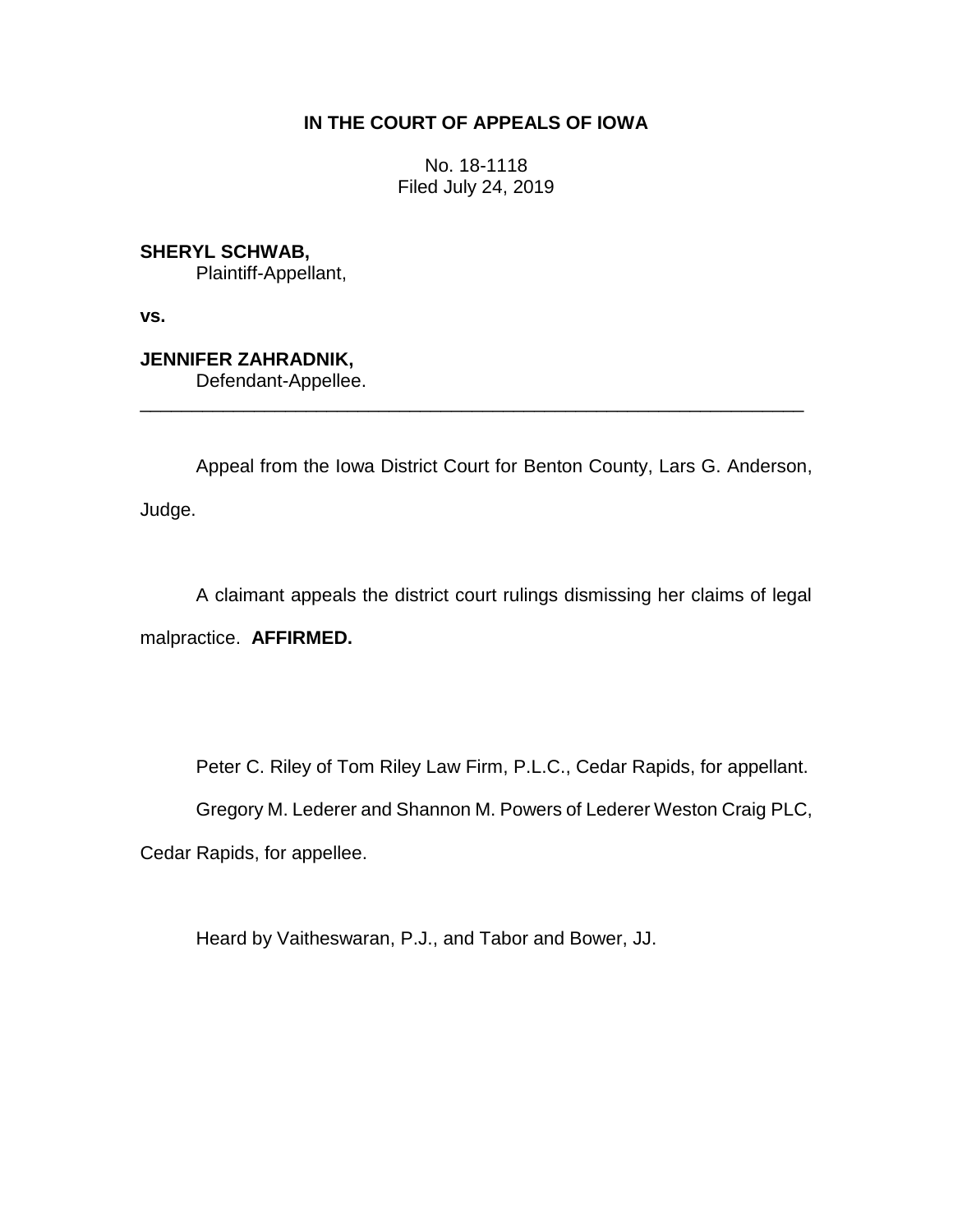### **BOWER, Judge.**

Sheryl Schwab appeals the district court's grant of summary judgment in her legal malpractice action against her dissolution attorney, Jennifer Zahradnik. Schwab claims Zahradnik provided negligent legal representation by failing to preserve her rights to her ex-spouse's potential medical-malpractice claim, her right to file a loss-of-consortium claim, and a right to reimbursement for insurance premiums paid during the dissolution. We find Schwab had no right to her exspouse's post-dissolution personal-injury settlement. We also find any claims she might have had accrued at the time of the dissolution decree and have expired under the statute of limitations. We affirm the district court's grant of summary judgment in favor of Zahradnik.

### **I. Background Facts & Proceedings**

In September 2008, Schwab filed a petition to dissolve her marriage with Dennis Musel. Zahradnik represented Schwab in the proceedings. Prior to completion of the dissolution proceedings, Musel sustained injuries during surgery which led to Musel's partial paralysis. On June 16, 2009, Musel's attorney sent a letter to Zahradnik indicating Musel was contemplating a medical malpractice action and would reimburse Schwab for insurance premiums paid during the dissolution but would not agree to Schwab receiving any of the settlement proceeds.

Schwab and Musel submitted a stipulated dissolution decree, which was approved by the court on July 8, 2009. Schwab knew of Musel's potential medicalmalpractice claim at the time the decree was entered, though Musel had told her he was not intending to bring a claim. The dissolution decree did not preserve any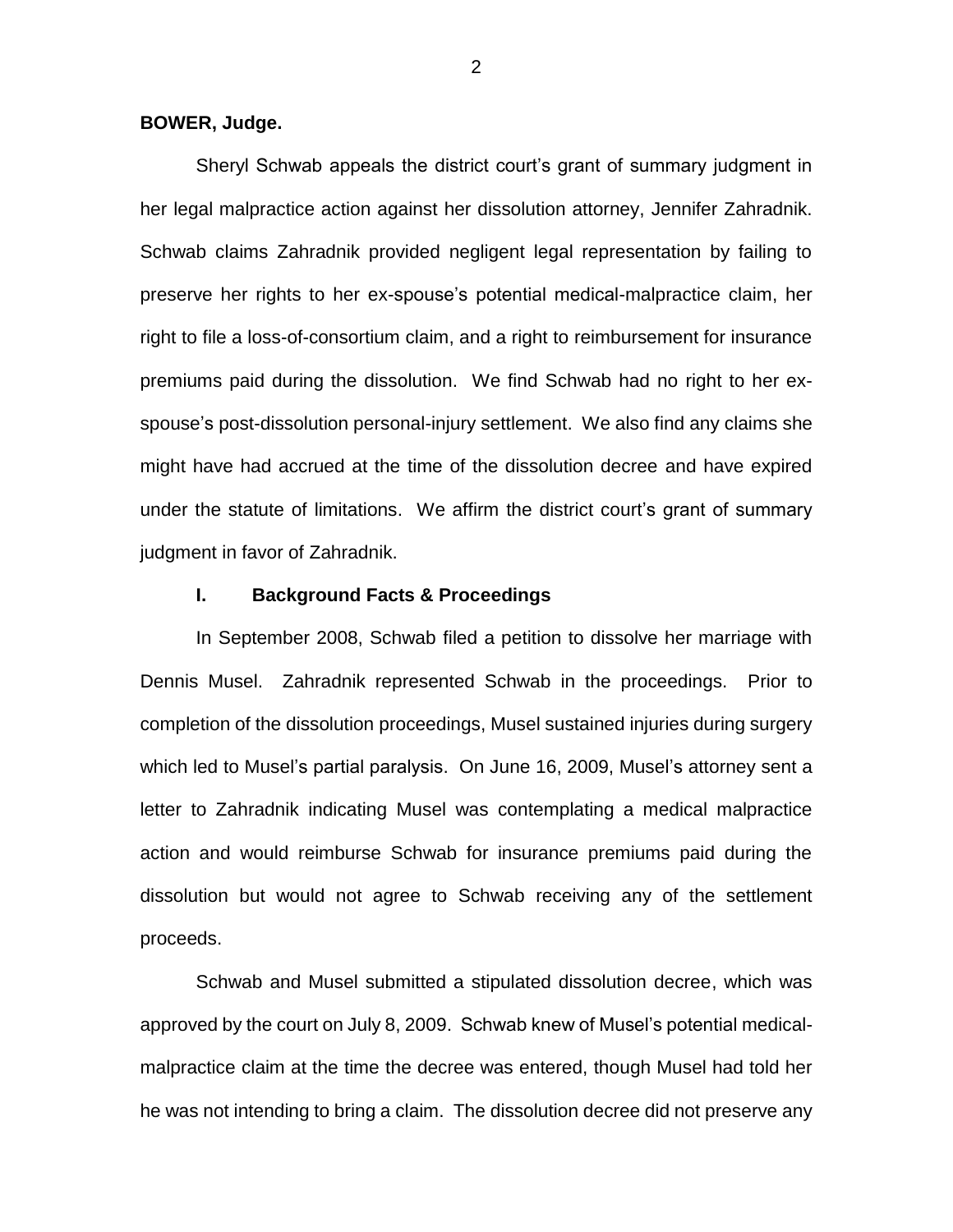claim Schwab might assert to Musel's potential malpractice action, preserve her own potential loss-of-consortium claim, or preserve a right to reimbursement for the insurance premiums.

Musel filed his medical-malpractice claim in March 2012 and settled in November 2013. Schwab learned of the settlement through an article in the newspaper and then requested her dissolution file from Zahradnik.

On January 5, 2017, Schwab filed a legal malpractice petition against Zahradnik. Schwab made three negligent representation claims against Zahradnik: failure to preserve Schwab's right to make a claim against Musel's medical-malpractice action and failure to preserve a loss-of-consortium claim; failure to preserve Schwab's right to reimbursement of insurance premiums; and failure to inform Schwab of Musel's intent to file a claim and her related rights. Schwab also brought a breach-of-contract claim against Zahradnik, alleging Zahradnik had failed to inform Schwab of Musel's potential medical-malpractice claim and failed to preserve her rights in the dissolution decree. Zahradnik's answer included two affirmative defenses: Schwab's legal-malpractice claim was time-barred by the statute of limitations and Schwab was a proximate cause of her own damages.

In February 2018, Zahradnik filed a motion for summary judgment based on the statute-of-limitations defense; Schwab resisted. The district court denied summary judgment on March 30. On April 20, the court amended its ruling and granted Zahradnik summary judgment as to any allegations concerning loss of consortium, finding Schwab held such rights independent of Musel's medicalmalpractice claim and any loss of consortium occurred during Schwab and Musel's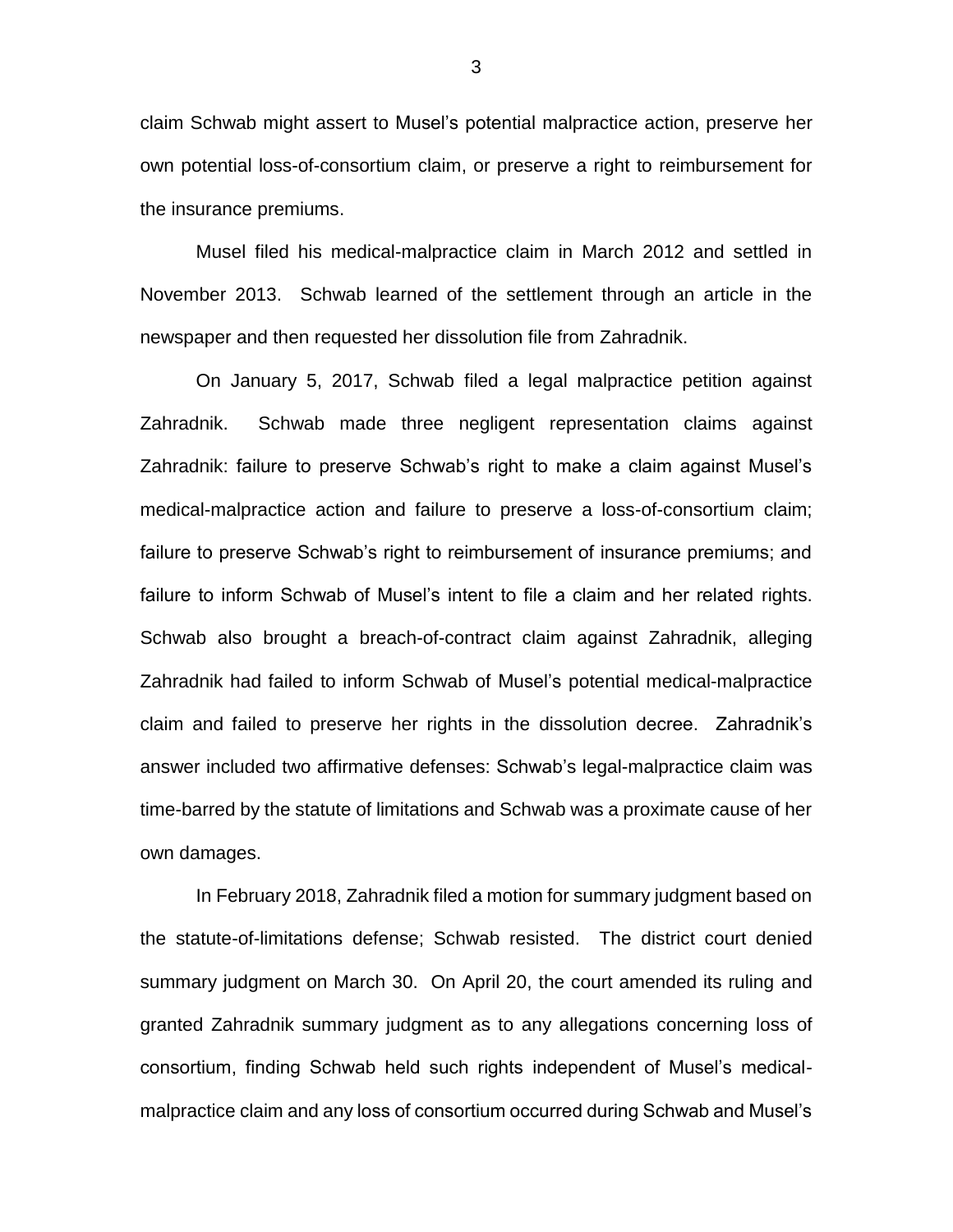marriage. Because her loss-of-consortium claim accrued during the marriage and was lost with the decree in 2009, it was time barred by the statute of limitations. The remaining negligence and contract claims on Zahradnik's failure to preserve Schwab's right to make a claim against Musel's medical-malpractice recovery and her right to reimbursement of insurance premiums remained set for trial.

On April 23, in a pretrial colloquy, Schwab indicated she was not pursuing the legal malpractice as a breach-of-contract claim.<sup>1</sup> The court revisited the summary judgment motion and granted summary judgment in favor of Zahradnik on the negligence claim. Schwab filed an Iowa Rule of Civil Procedure 1.904(2) motion to reconsider, enlarge, and amend, which the court denied.

Schwab appeals.

 $\overline{a}$ 

#### **II. Standard of Review**

We review a summary judgment ruling for correction of errors at law. *Huck v. Wyeth, Inc.*, 850 N.W.2d 353, 362 (Iowa 2014). "Summary judgment is appropriate when the moving party demonstrates that no genuine issue of material fact exists and that the movant is entitled to judgment as a matter of law." *Vossoughi v. Polaschek*, 859 N.W.2d 643, 649 (Iowa 2015). We afford the nonmoving party "every legitimate inference that can be reasonably deduced from the evidence." *Hills Bank & Tr. Co. v. Converse*, 772 N.W.2d 764, 771 (Iowa 2009). If reasonable minds can differ on the inferences drawn from the evidence in a way

 $1$  Schwab had alleged the malpractice in terms of breach of a legal contract of representation and as negligent representation. However, "[l]egal malpractice claims sound in negligence." *Vossoughi v. Polaschek*, 859 N.W.2d 643, 649 (Iowa 2015).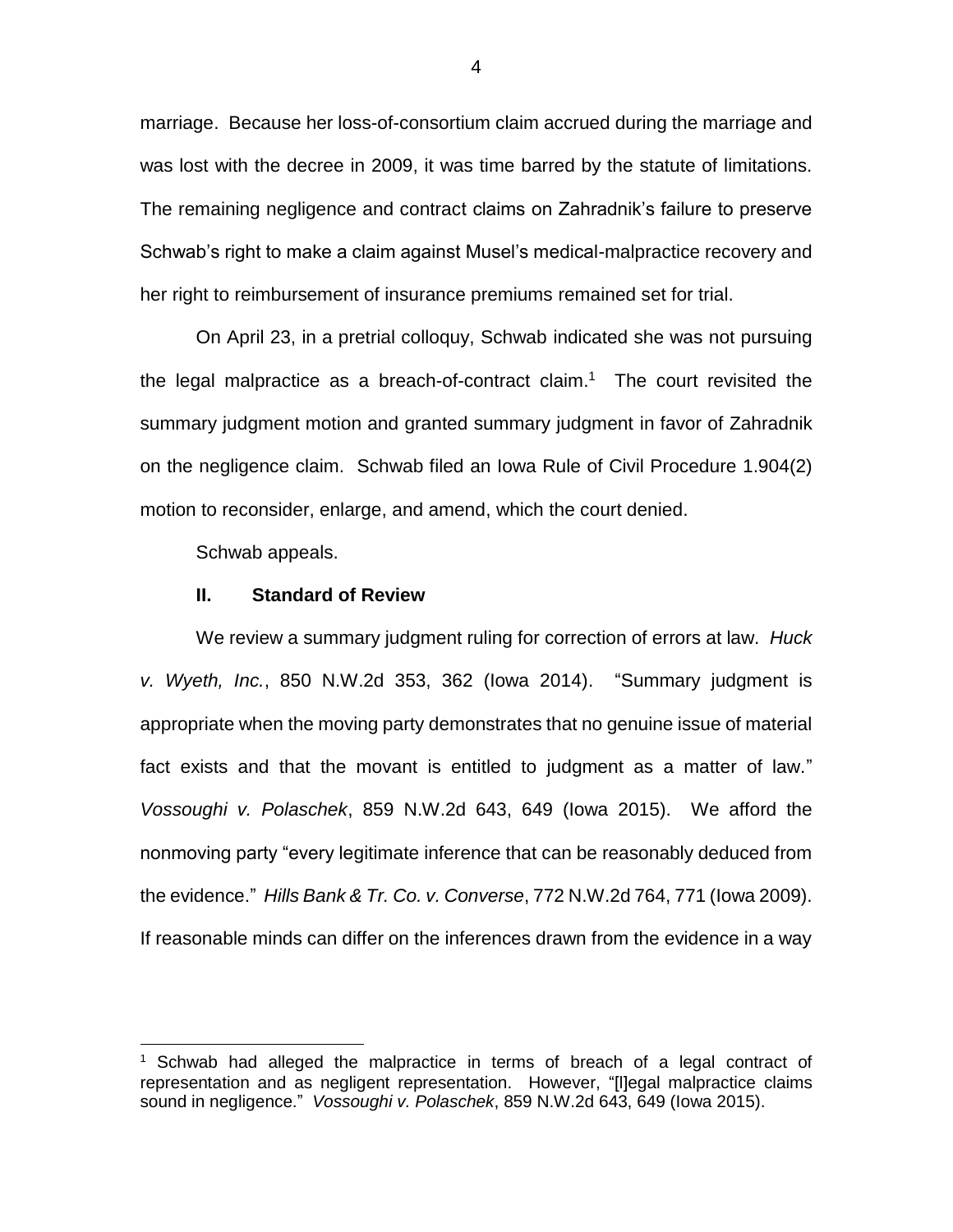that might affect the outcome of a lawsuit, a genuine issue of material fact exists.

*Banwart v. 50th St. Sports, L.L.C.*, 910 N.W.2d 540, 544–45 (Iowa 2018).

# **III. Analysis**

 $\overline{a}$ 

A plaintiff alleging legal malpractice must produce substantial evidence of the following elements:

(1) an attorney-client relationship existed giving rise to a duty; (2) the attorney violated or breached the duty, either by an overt act or a failure to act; (3) the breach of duty proximately caused injury to the client; and (4) the client did sustain an actual injury, loss, or damage.

*Stender v. Blessum*, 897 N.W.2d 491, 502 (Iowa 2017). A claim for legal malpractice must be brought within five years of accrual. *Venard v. Winter*, 524 N.W.2d 163, 165–66 (Iowa 1994) (applying Iowa Code § 614.1(4)).

On appeal, Schwab asserts three claims of legal malpractice against Zahradnik.<sup>2</sup> First, we will address her claim relating to Musel's personal-injury settlement. Next, we will consider her loss-of-consortium claim. Finally, we will address her claim for reimbursement for insurance premiums.

Because the district court determined Schwab's claims were barred by the statute of limitations, the question before us is when did Schwab's legalmalpractice cause of action accrue. Zahradnik suggests the legal-malpractice action is a collateral attack on the dissolution decree itself. Schwab had one year after the dissolution decree to challenge its validity under a claim of fraud by Musel. *See* Iowa Rs. Civ. P. 1.1012–.1013; *see also Simon v. Simon*, No. 15-0814, 2016 WL 1703521, at \*1–2 (Iowa Ct. App. Apr. 27, 2016) (finding a fraud petition relating

<sup>2</sup> Schwab also asks on appeal that our decision in *In re Marriage of Jervik*, No. 15-0766, 2016 WL 5930425 (Iowa Ct. App. Oct. 12, 2016), be overruled. Our supreme court transferred this appeal to our court, and we decline Schwab's invitation to overrule *Jervik*.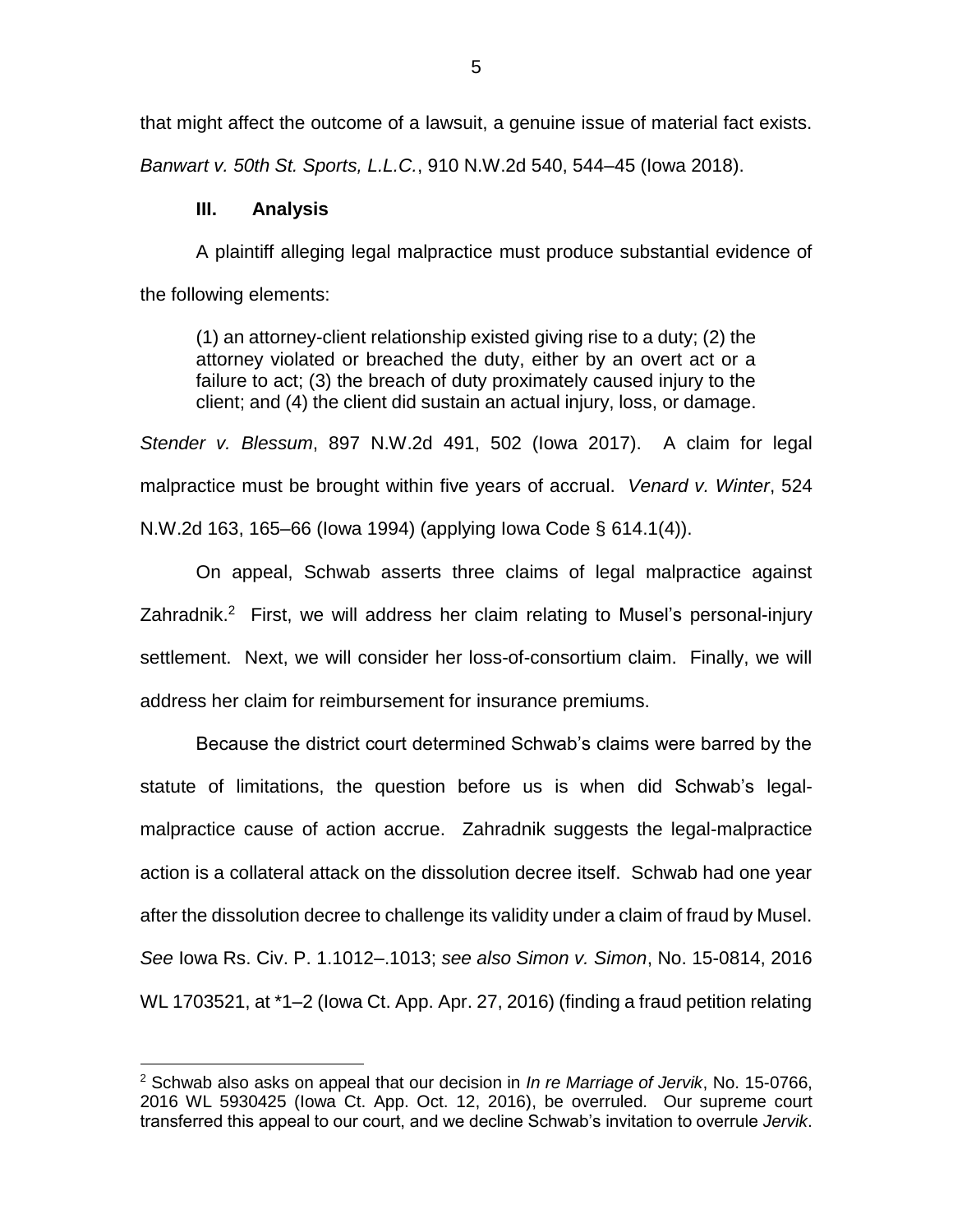to the value of an asset awarded in the dissolution decree based on pre-dissolution representations to be an untimely and therefore an impermissible collateral attack on the dissolution decree).

"No cause of action accrues until the attorney's act or omission, which constitutes the breach of duty, produces actual injury to the plaintiff's interest." *Skadburg v. Gately*, 911 N.W.2d 786, 792 (Iowa 2018). "[T]he statute of limitations does not begin to run on a legal malpractice claim until . . . . the client sustains an actual, nonspeculative injury and has actual or imputed knowledge of the other elements of the claim." *Vossoughi*, 859 N.W.2d at 652 (footnote omitted). The injury must be an actual loss, not speculative harm. *Id.*; *see also Skadburg*, 911 N.W.2d at 792.

**A. Interest in Musel's medical-malpractice action.** The critical element here is when Schwab suffered damage, if at all, with respect to Musel's medical-malpractice action. Schwab dates her alleged injury to when she discovered Musel had filed and settled a medical-malpractice action. Zahradnik places the date of injury, if any, at the time of the dissolution decree.

The district court found Musel's 2013 settlement "irrelevant to what Ms. Schwab would have or should have received at the time of the divorce," Schwab's damages were not speculative, and the statute of limitations had passed. In its ruling on the motion for additional findings, the court concluded Schwab did not have a right to Musel's post-dissolution recovery and fixed her damages at the time of divorce, resulting in the claim being barred by the statute of limitations.

In order to determine *when* Schwab's damages occurred, we must determine *how* Schwab was injured. Settlement payments received before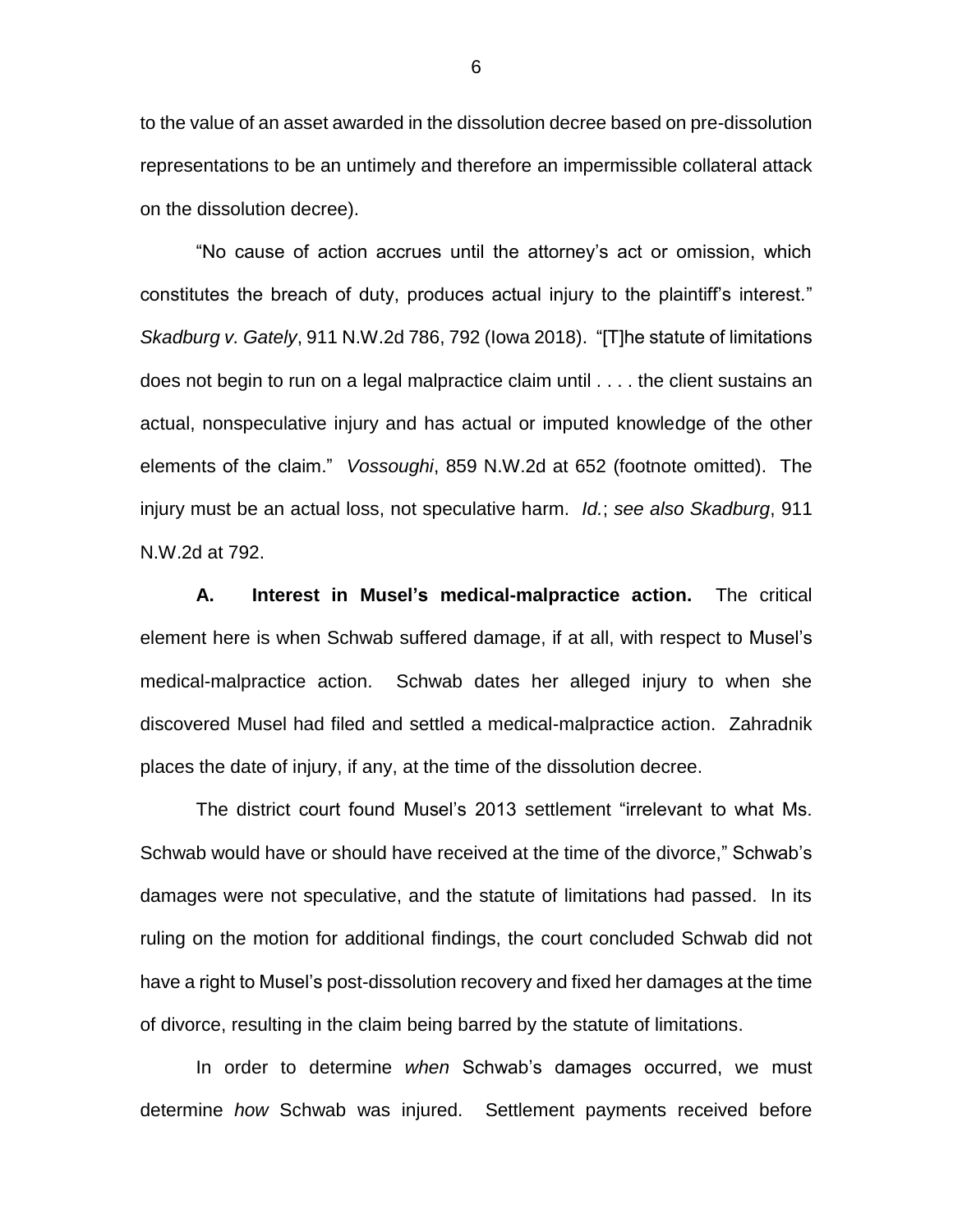dissolution are marital property. *In re Marriage of Schriner*, 695 N.W.2d 493, 497 (Iowa 2005). "The proceeds of a personal injury claim are divided according to the circumstances of each case." *In re Marriage of Plasencia*, 541 N.W.2d 923, 926 (Iowa Ct. App. 1995) (citing *In re Marriage of McNerney*, 417 N.W.2d 205, 206 (Iowa 1987)). Settlement proceeds do not automatically belong to either party. *McNerney*, 417 N.W.2d at 208. Rights not specifically preserved in the dissolution decree are forfeited. Iowa Code § 598.20 (2009); *see also Plasencia*, 541 N.W.2d at 926. Moreover, benefits and proceeds received after a divorce is final are the separate property of the injured spouse. *In re Marriage of Schmitt*, No. 15-1207, 2016 WL 3556462, at \*4 (Iowa Ct. App. June 29, 2016). We have held a spouse does not have "a right to any part of a future recovery made after the dissolution." *In re Marriage of Jervik*, No. 15-0766, 2016 WL 5930425, at \*7 (Iowa Ct. App. Oct. 12, 2016).

Even if we found Schwab had a right to a part of Musel's recovery and found Zahradnik violated a duty to Schwab in failing to preserve that right, the statute of limitations would bar Schwab's claim against Zahradnik. The dissolution decree was entered in 2009, more than five years before Schwab commenced this action on January 5, 2017. Therefore Iowa Code section 614.1(4) bars Schwab's action unless a legal doctrine tolls the limitations period. *See Skadburg*, 911 N.W.2d at 793.

Schwab seeks to apply the discovery-rule exception, which tolls the limitations period until the plaintiff has actual or imputed knowledge of all the elements of the action. *See id.* at 794. As the party attempting to avoid the limitations period, Schwab has the burden of demonstrating any exception. *See*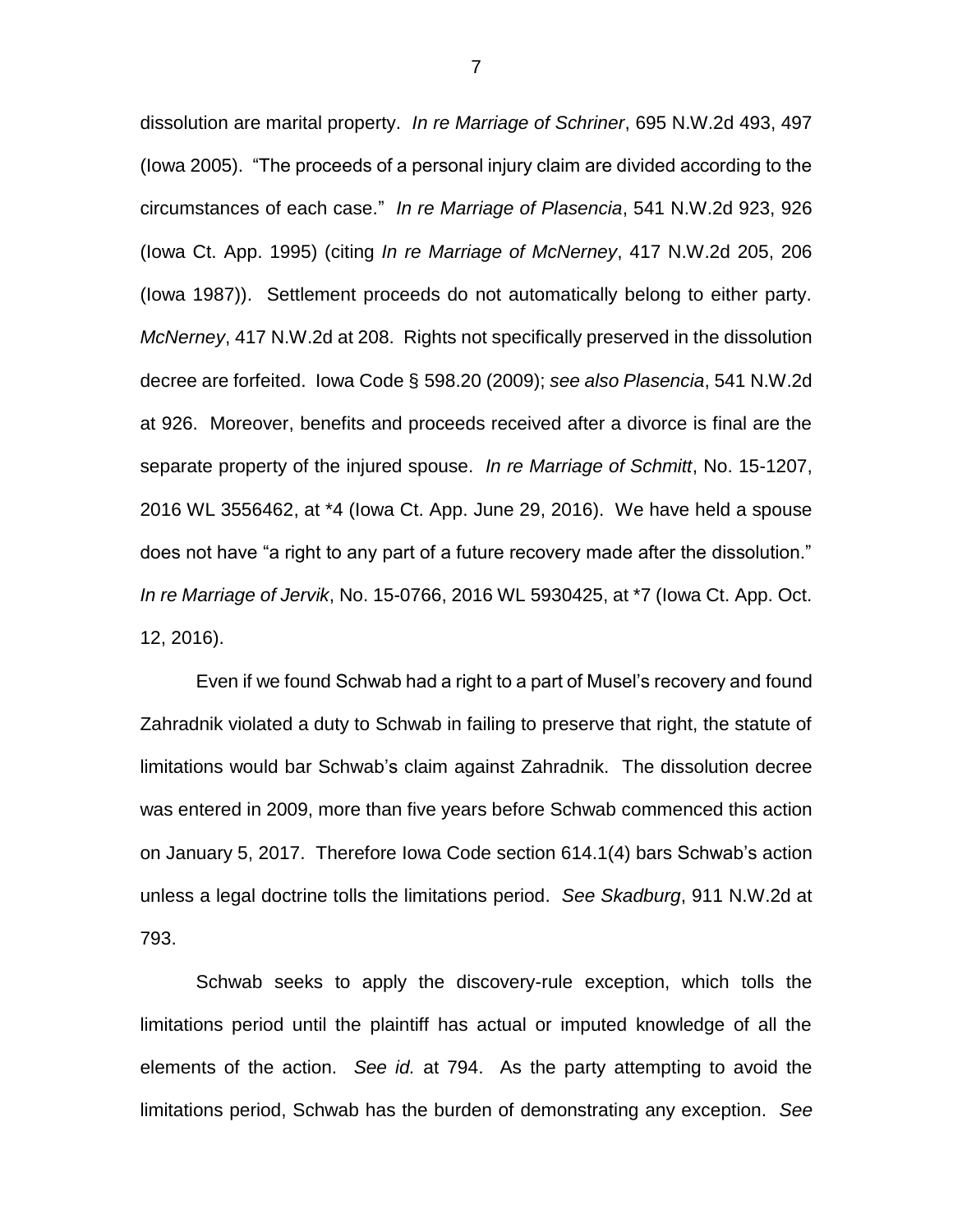*id.* at 793. When a plaintiff has information alerting "a reasonable person of the need to investigate, the plaintiff 'is on inquiry notice of all facts that would have been disclosed by a reasonably diligent investigation.'" *Id.* at 794 (citation omitted). The plaintiff's cause of action accrues when the plaintiff has imputed knowledge, i.e., knows or should have known sufficient facts to recognize the problem existed. *See id.* at 795.

Schwab asserts there remains a genuine issue of material fact precluding summary judgment on her legal-malpractice claim because Musel informed her he was not going to pursue a medical-malpractice action and she only became aware this was not true when she read of his settlement in 2013. However, it is undisputed Schwab was aware Musel had suffered a personal injury during their marriage. Schwab knew of the possibility of Musel's medical-malpractice action, even if she did not know it would be pursued. Schwab consented to a dissolution of marriage decree that did not preserve any claim with respect to Musel's personal injury. Schwab knew at the time the decree was entered that it did not preserve for her any rights to any future recovery by Musel. While the amount of the potential damages was not discovered until 2013, Schwab was on inquiry notice from the time the decree was filed—any claim accrued at that time.

Schwab had no right to any recovery Musel obtained following the dissolution of their marriage. Iowa Code § 598.20; *see also Jervik*, 2016 WL 5930425, at \*7. Because she had no right to Musel's post-dissolution recovery, Schwab was not injured upon discovery of Musel's settlement of his medical-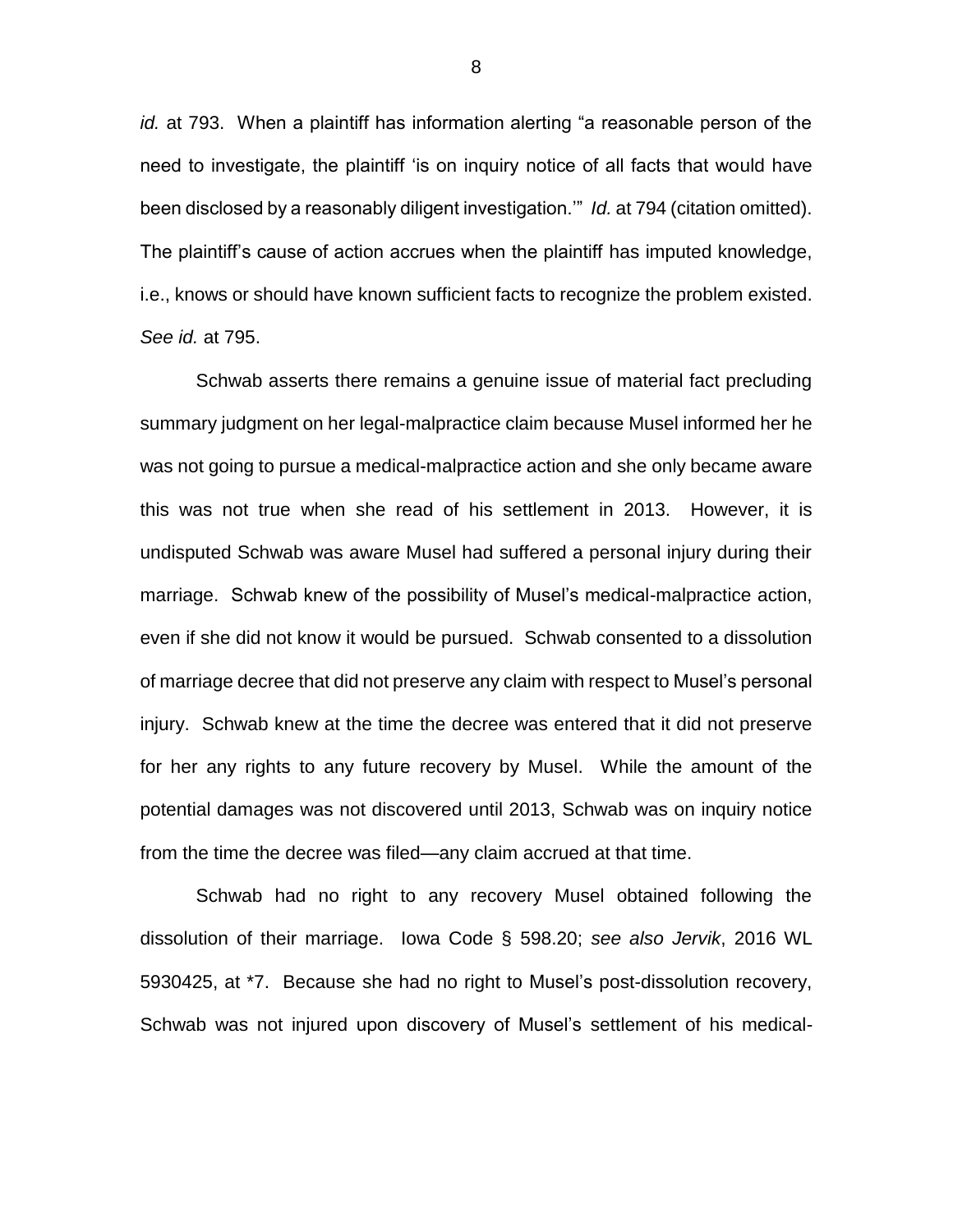malpractice claim.<sup>3</sup> The marital property division, including the parties' respective rights and obligations, occurred at the time of dissolution in 2009, and Schwab at that time knew sufficient facts to put her on inquiry notice and have imputed knowledge of her potential claim. Without the parties agreeing otherwise, Schwab was not injured when Musel settled his malpractice claim, and any claim arising from her lack of a right to a portion of his settlement accrued at the time of the dissolution decree.

**B. Loss-of-consortium claim.** Schwab also alleges Zahradnik was negligent by failing to preserve a loss-of-consortium claim in the dissolution decree. The district court determined the cause of action relating to Schwab's loss-of-consortium claim accrued in 2009 upon entry of the decree. On appeal, Schwab concedes her claim relating to a loss of consortium is barred under the statute of limitations.

The spouse of an injured person is entitled to seek damages for the loss of "such intangible elements as company, cooperation, affection and aid." *Spaur v. Owens-Corning Fiberglas Corp.*, 510 N.W.2d 854, 869 (Iowa 1994) (citation omitted). The claim is distinct from the injured party's personal-injury claim. *See Fuller v. Buhrow*, 292 N.W.2d 672, 675 (Iowa 1980). "[A] loss of consortium claim is a 'right acquired by marriage' and . . . is forfeited unless specifically preserved"

 $\overline{a}$ 

 $3$  The district court explained that at the time of the dissolution the most Schwab could have claimed was a greater portion of the marital property in anticipation of Musel's recovery potential. Schwab argues on appeal that by doing so, the district court decided a claim she had not pleaded and the court did not rule on her pleaded claim. However, the district court found she had no damages in 2013 because she had no rights to Musel's medical-malpractice settlement. The remainder simply explored what right she may have had at the time of the dissolution decree and noted any action arising out of the dissolution decree is time-barred.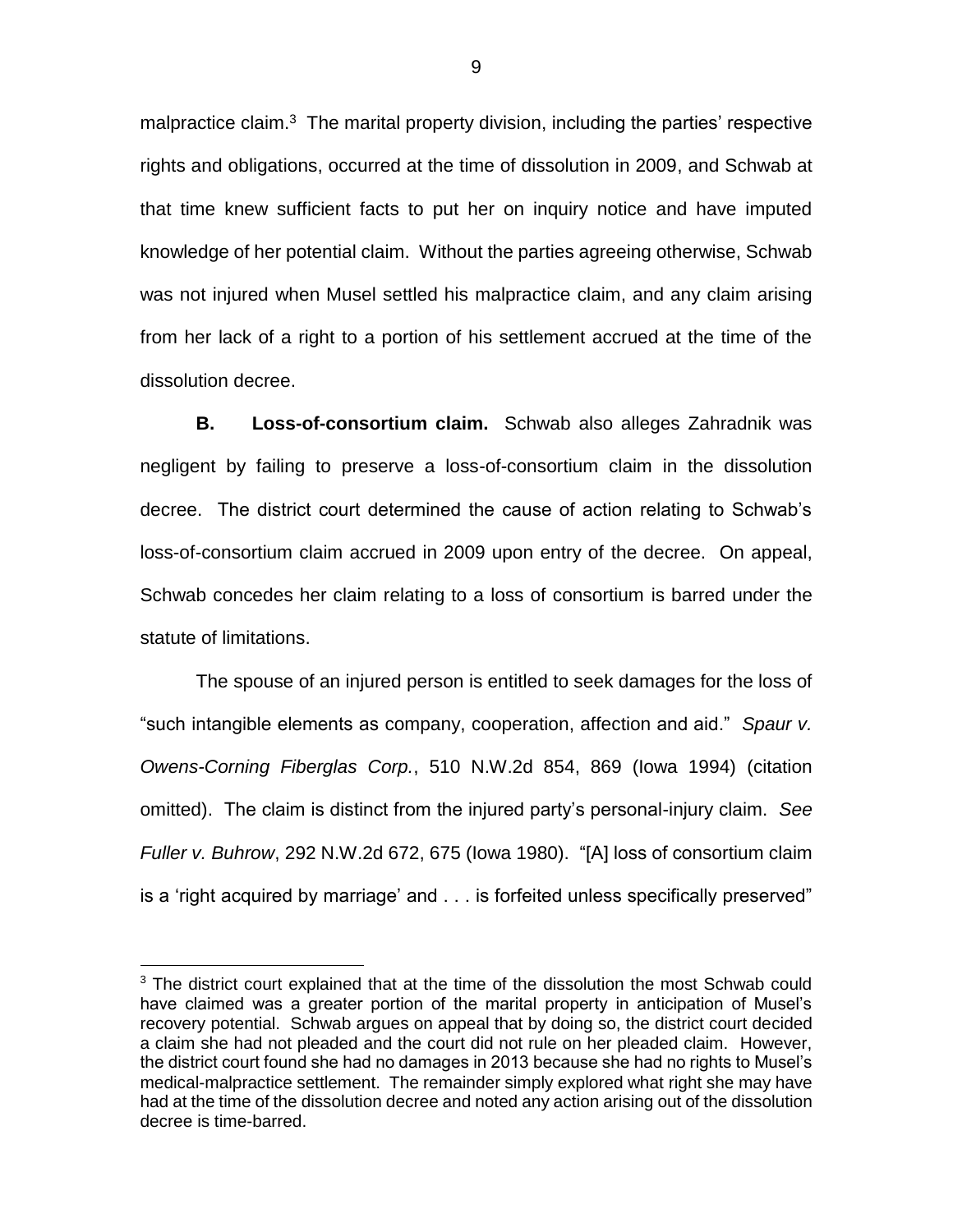in the dissolution decree. *Beeck v. Aquaslide 'n' Dive Corp.*, 350 N.W.2d 149, 167 (Iowa 1984) (citation omitted)).

Schwab's loss-of-consortium claim, while related to Musel's claims, was separate and held by her alone while they were married. Schwab had the right to bring a loss-of-consortium claim within five years beginning from the time of Musel's injury. Upon entry of the dissolution decree, Schwab's damages for loss of consortium ceased. Schwab knew of Musel's injury and her own efforts to help him prior to the dissolution. No loss-of-consortium claim was preserved in the dissolution decree in 2009. *See Michael v. Harrison Cty. Rural Elec. Coop.*, 292 N.W.2d 417, 420 (Iowa 1980) (holding failure to preserve in the dissolution decree a right to "loss of consortium arising out of personal injury to the other spouse during the marital relationship" results in forfeiture of the right to maintain the action). We find Schwab's legal-malpractice claim relating to her loss-ofconsortium claim is time-barred by the statute of limitations.

**C. Insurance premium reimbursement.** Schwab's final claim is Zahradnik provided negligent representation by failing to preserve her right to seek reimbursement for insurance premiums paid on Musel's behalf during the marriage. The district court made no specific factual findings as to the insurance premiums. The insurance premiums were paid during the marriage, and the money used to pay them was marital property. Schwab knew she had paid the premiums at the time of the dissolution and knew at the time of the decree that she was not receiving reimbursement for those premiums.

We affirm the district court dismissal of Schwab's legal-malpractice claim relating to failure to preserve Schwab's right to a portion of Musel's medical